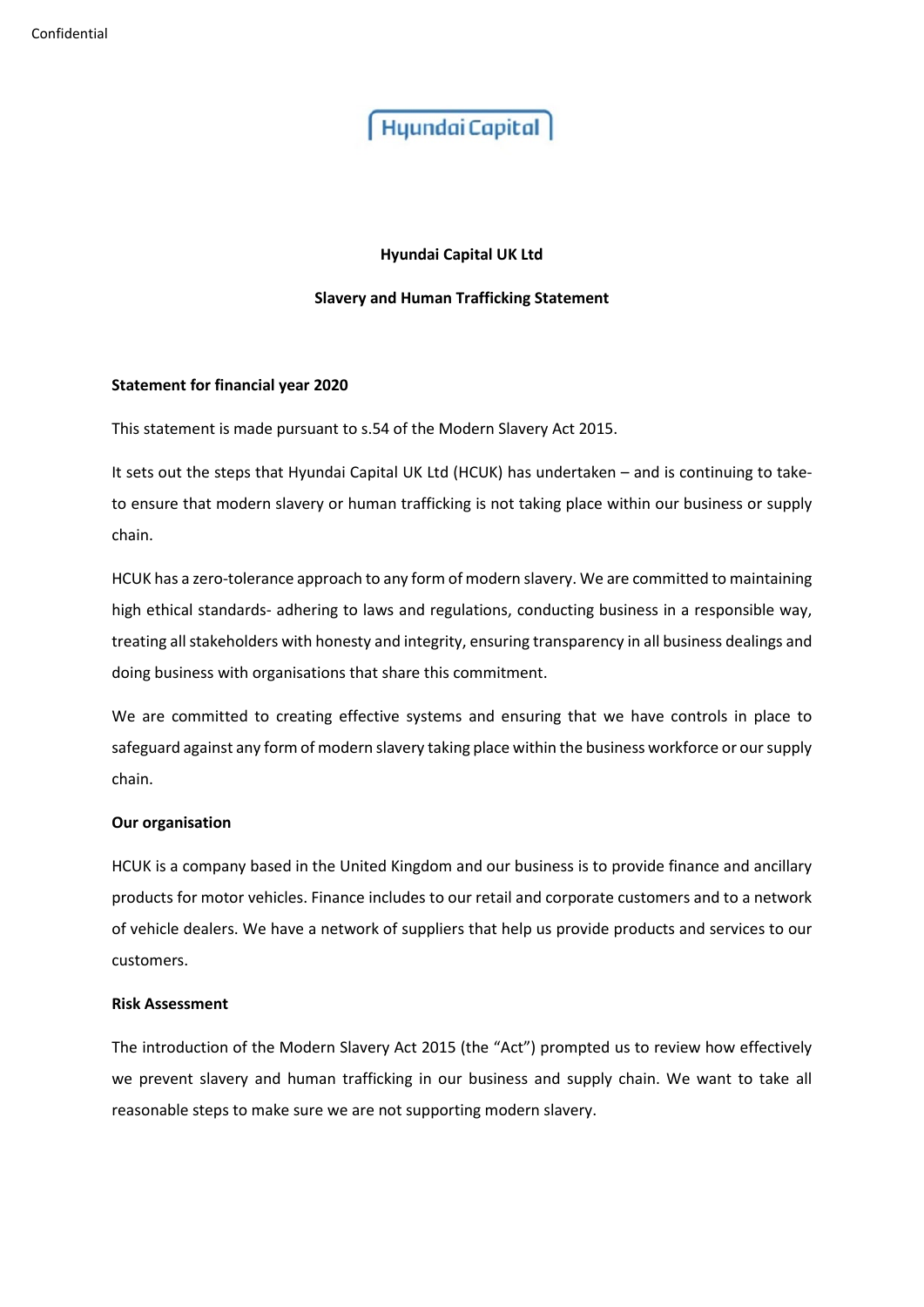Given the nature of our business and our workforce, the modern slavery risk within our own workforce is negligible. The principal area of modern slavery risk for HCUK arises in relation to our relationships with third parties, particularly our supply chain.

## **Our workforce**

We are committed to supporting our colleagues in an inclusive environment which empowers people, encourages individuality and promotes collaboration.

All of our employees are required to go through a vetting process, which includes ensuring they have the right to work in the UK.

We support our people to achieve a balance between their work and personal commitments through generous family leave policies which offer a range of flexible working arrangements. These arrangements include options for homeworking, compressed hours and variable start and finish times. We also offer a variety of contractual arrangements to further build on this flexibility, which enables employees to choose and spread their hours to suit their needs. Every employee has a contract of employment that sets out the terms and conditions of their employment. Part-time employees have the same Terms and Conditions and the same access to benefits as our full-time colleagues.

Our approach is to reward people fairly and motivate our people with a competitive package of pay, benefits, employment conditions and policies. We offer a range of flexible benefits that can be tailored to people's individual needs.

# **Training and Whistleblowing**

We expect our people to act with the highest standards of business conduct at all times to protect our reputation and contribute to a culture that is free from corruption, risk of compromise or conflicts of interest. These principles are set out in our Ethics Policy and supported by our values and behaviours.

All new joiners to HCUK, including contractors based at our sites, undergo a corporate induction and mandatory training programme. This introduces new staff to the standards and values we operate under and the conduct we expect from our employees. Additionally, all staff have access to full policy documents that provide them with information in relation to modern slavery and human trafficking.

Given the nature of our business, and the policies and procedures described above, we are confident that the risk of modern slavery or human trafficking issues arising directly within our workforce is extremely minimal.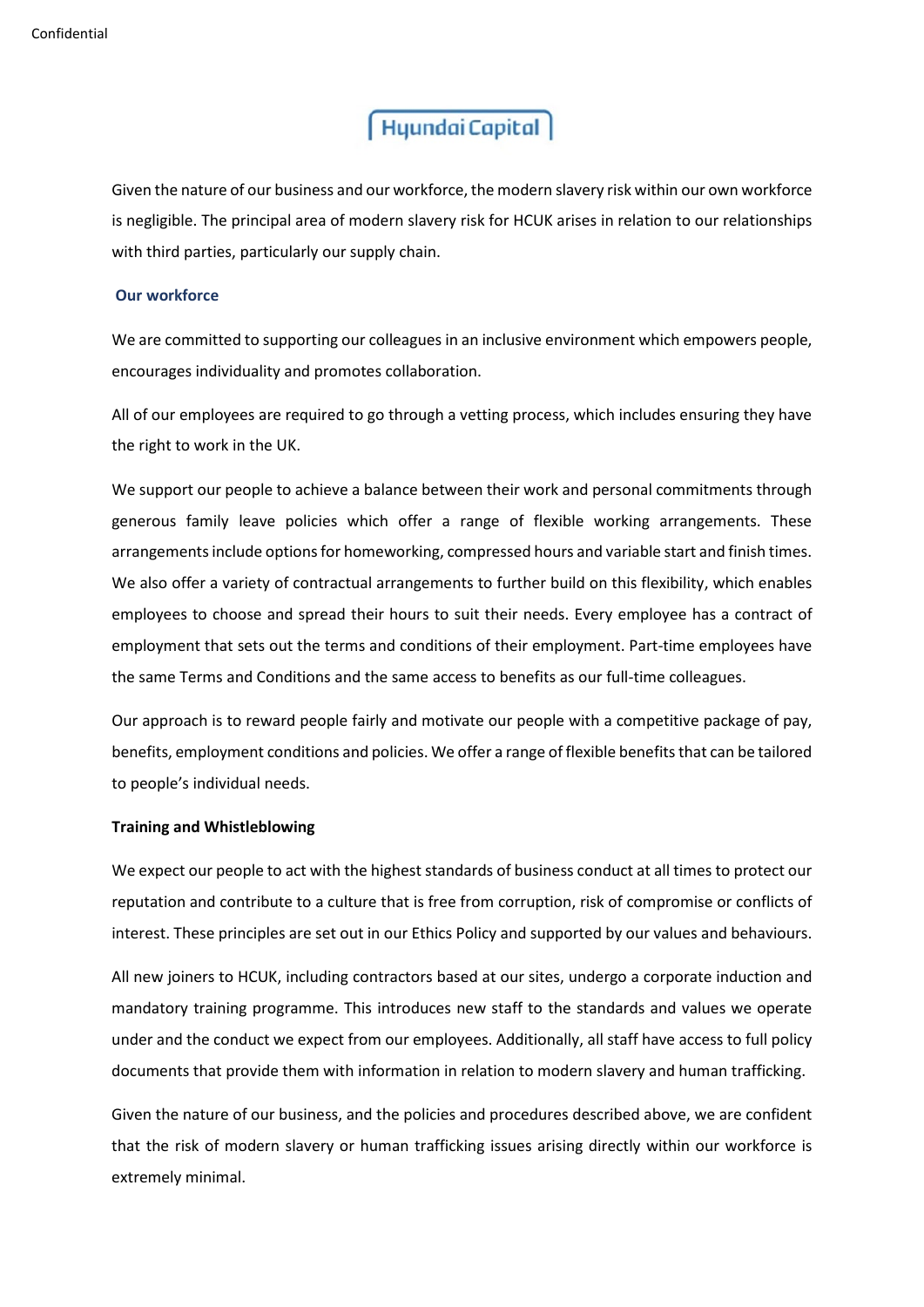## **Effectiveness of our workforce policies and procedures**

We consider that our policies and procedures are highly effective at ensuring that slavery and human trafficking are not taking place directly within our business. We review a number of performance indicators in assessing this effectiveness, relating to pay, benefits, employee satisfaction, and the measures taken during employee onboarding. All our employees are paid above the Living Wage (as set by the Living Wage Foundation) and all colleagues directly employed by HCUK, including those eon fixed-term contracts, receive the same range of benefits.

All of our employees and contractors are required to go through a vetting process, which ensures they have a right to work in the UK. This is effective at ensuring that our employees and contractors have not been subjected to human trafficking.

### **Our Suppliers**

The most salient human rights issue of our business is to ensure out supply chain complies with all applicable laws in the manufacture, development and supply of products, goods and services that are provided to us and our customers. To mitigate these risks, we have in place policies, procedures and controls which allow us to understand our supply chain, identify areas of risk and to take any necessary action.

We work with several external suppliers to purchase the goods and services we need to run out business. We have assessed the modern slavery and risk presented by our supplier profile and consider that many of our suppliers represent a low risk of modern slavery. Additionally, the types of goods and services procured are generally considered to be lower risk.

### **Policies and procedures**

Our procurement is governed by the Purchasing Process Policy. Additionally, our Procurement Authorisation Checklist and Form include processes to identify, assess, manage, and report potential risks in our supply chain.

We require employees of third-party suppliers working in our building to be paid the Living age. Furthermore, our standard contract terms include provisions relating to Human Rights and Labour Rules which are subject to periodic review.